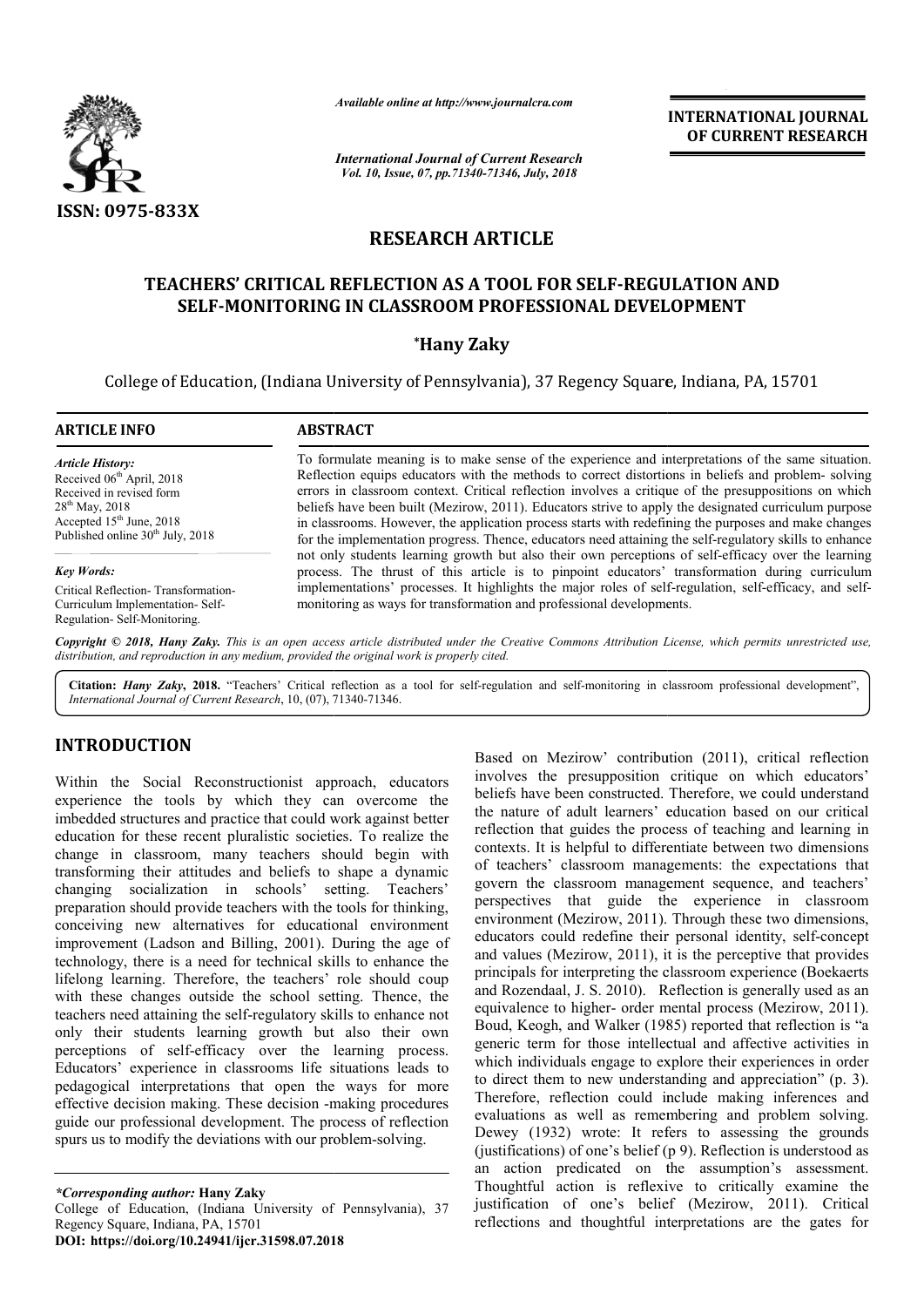educators to explore their visions to develop the selfprofessional development.

**Explanation:** The reflection process includes: (1) looking backwards to gauge what is achieved/ succeeded or failed with in order to make sense of what is our successful situation as implementing our curriculum, (2) looking forward towards achieving our future curricular goals is a crucial process, and (3) responding to the situation at the moment which is improvisation that could be the heart of creativity within the curriculum application that needs a high teachers' awareness. So, taken these processes together, reflection involves both reviewing and projection. During our teaching process, we encounter some unfamiliar practices, we begin with partial insights to direct the way we collect data and compare incidents, key concepts, or words. Consequently, we relate emergent patterns to our perspectives. When the results do not fit our existing schema, we create new schemes to integrate them. Each item of relevant information becomes a building block of understanding which a step is forward for transforming our insights (Mezirow, 2011). It is a similar cycle to the hermeneutic circle described by Beane (2005). Thus, educators ought to be aware of the various styles of reflections (See Table 1).

**Validating your justifications:** Validating a belief in a realm of communicative learning and teaching involves making judgements regarding the situations in which what is asserted is justified (Hiebert, Gallimore and Stigler, J, 2002). It could be by turning to the authority, tradition, rationality, social norms, and cultural codes. The validity could be established with the existence of comprehensibility, appropriateness, and authenticity of what are practices in classrooms. Our perspectives on the other hand could trap us; hence, we could not make interpretations of our experience free from bias. Thence, our great assurance of objectivity comes from exposing an expressed idea to rational and reflective discourse. As situation change, social norms change and validity of what is asserted are subjects to change as well. We never have complete information, so we lack the ability to engage in rational and reflective argumentations. However, the fundamental need is to understand the meaning of our experience (Boekaerts and Rozendaal, J. S., 2010). This fundamental need suggests an epistemological foundation for understanding such constructs as rationality, freedom, objectivity, adult education development, social responsibility, and self-directedness (Mezirow, 2011). It is all about how you can critically reflect on your experience as educators during the implementation of your curriculum segment.

**Critical Reflection (CR):** CR addresses the question of the justification for the premises on which a situation is defined. It is by checking our prior knowledge to confirm that we have correctly proceeded to solve problems and dilemmas but become aware of our habitual expectations' patterns, and the perspectives' meanings with which we have been made sense out of our encounters with the world, others, and ourselves (Mezirow, 2011). Simply, we become critically reflective by challenging the known which is crucially personally learning and developing dynamic that could be a paradigm shift that Thomas Kuhn (1970) described as a way revolutions happen in science. As we encounter new perspectives, we understand our reality, personal, and the scientific paradigm shifts within our curriculum application that redirect the way we engage our world for the betterment of our students learning growth.

It is not clear how many teachers' educators are doing the critical reflection, Merryfield (2000) reported that the educators' consciousness of multiple perspectives and the process of making meaning from the interactions with the curriculum implementation directs those educators' future interaction with the curriculum implementation. Those educators could acquire the level of knowledge that is characterized by the concreteness and contextual richness than its generalizability, which enhances both their independence and interdependence (Hiebert, Gallimore, and Stigler, 2002). Thus, educators realize the urgent need for their vision transformation.

**The need for transformation:** Educational researchers have identified self- identification as a main characteristic that supports what is commonly referred to as cultural relevant or cultural responsive teaching (Villegas and Lucas, 2002). The teachers always examine their own privileges as employing their instructional methods during the curriculum implementation (Pennington, J. 2007). It is an urgent demand and a pervasive challenge to equip teachers with the tools that transform schooling into a just and equitable learning experience for all learners. Thence, that transformation starts with self-study of teacher education practice to their reflections on the various designed curriculum phases implementations as well as exchanging these reflections with the other colleagues for more insights.

**What is transformation?** Much of the research to date asserts that the transformation is the process of creating a significant change with the belief set (Valenzuela, 2002). Educators could examine their influence on their students within a single taught course through their supervision. That influence might lead to a transformation of students' learning attitudes. The teachers' transformation should be concurrent with the students in order for the curriculum to be successfully implemented. Transformation is the progressive evolution of one's own understanding and perspectives to meet more effectively the needs of all learners (Brookfield, 1995). It is marked by a disruption of cultural beliefs, and values through critical reflection in order to save more socially just teaching. It is a process in which teachers should think critically and challenge the ideas of how power and control are constructed in the curriculum implementation setting. This process can help educators understand their own cultural position and analyze why they might find particular students' behavior within the implication processes. The transformation of teachers to meet the progressive change with students' needs can lead to more democratic classroom where teachers recognize the power dynamics in educational processes and society as well (Beane, 2005). With better understand themselves, teachers' educators begin better understanding their students and curriculum.

**Critical pedagogy and Transformation:** The term transformation has many application and inquiries; however, all these inquiries suggest that teachers should undergo the "mental somersault" needed to challenge their cultural beliefs (Spindler and Spindler, 1993). To meet the increase diversity in classroom, educators should trace evolutionary patterns that could be through the various developmental stages with the curriculum application (Howard, 2007). Howard (2007) describes five transformative stages: (1) building trust, (2) engaging personal culture, (3) confronting issues of social dominance and social justice, (4) transforming instructional practices, and (5) engaging the entire school community (p.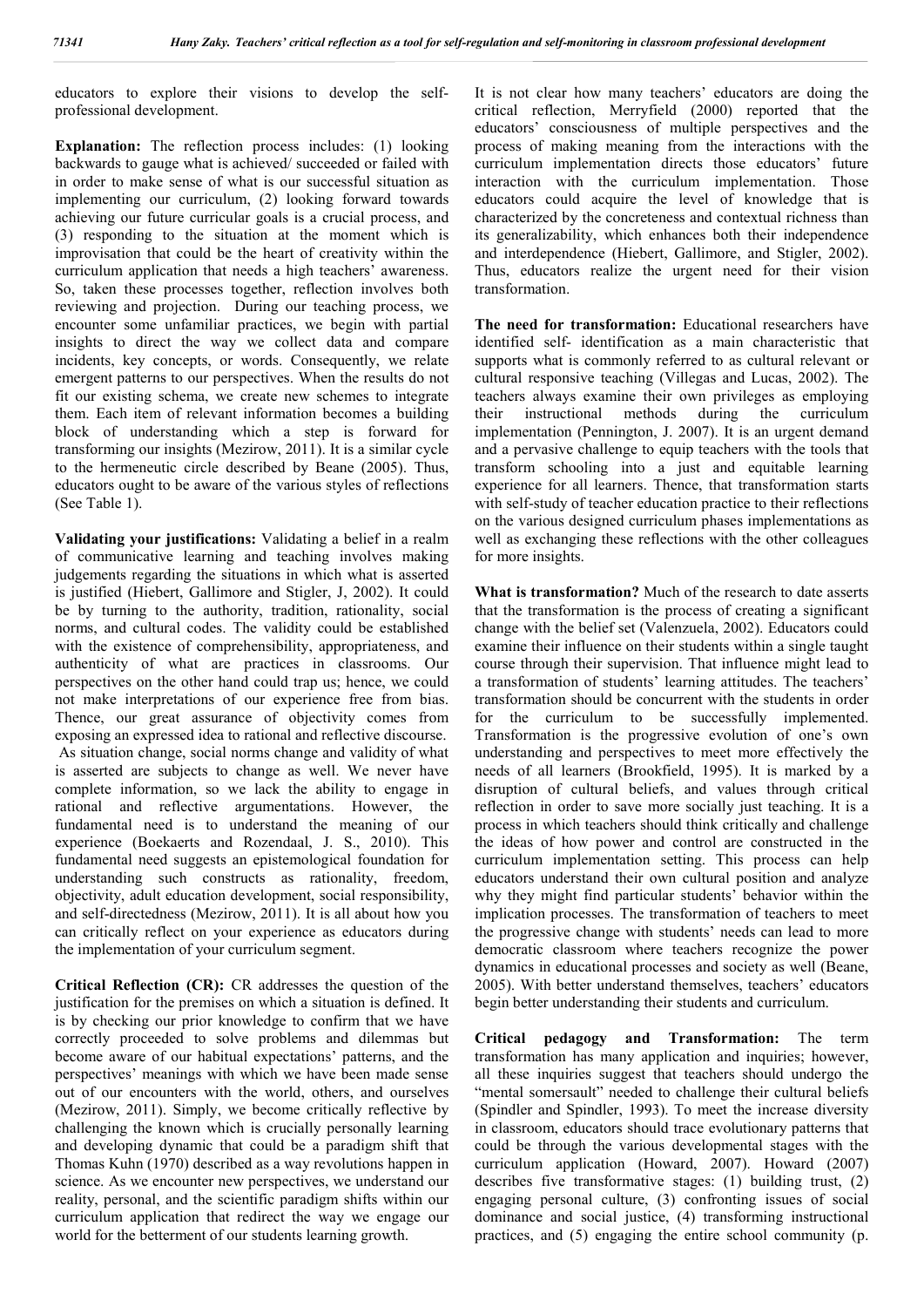17). I think that the process of transformation starts with personal relationship with the learning processes with regard to the contents and students and then moving to the community context.

Transformation is a progressive process. In teaching, one could not achieve high level of mastery and keep growing without being static. Brokfield (1995) reported that critical pedagogy is the process in which teachers are penetrators of their false consciousness that redirect their classroom practice for better curriculum applications. Moreover, Samaras (1998) wrote that preservice teachers: "Need the opportunities to confront their own situatedness, as male or female, and as members of diverse racial, ethnic, cultural, and economic groups" (p. 272). Thence, the teachers' transformation is the process of breaking the seal of the actual cultural encapsulation (Howard, 1999).

**Transformational process and cognitive dissonance:** The cognitive dissonance as a concept is not a new term. Many educators use the term in their work. For instance, Feldman (2003) proposed that cognitive dissonance is a frustration that is essential to true learning, it is the experience in which learning could occur through crisis. Thus, he raised the idea that teachers should be interested not in new information but in the path this new information could open for new curriculum application. Newmann (1987) stated that cognitive dissonance could lead to a discrepancy between the educators' stated beliefs and those educators' actions. Thence, increasing the educators' awareness of their culture and their students' social cultures is necessary.

**Transformation and Multiculturalism:** Within multiculturalism, teacher educators work to disrupt their cultural assumptions through their curriculum application procedures, field experiences, and supervision. Darling Hammond (2006) proposed the importance of developing the ability of educators to see their own perspectives as well as experiencing the powerful intervention with their students' cultures through reflection, guided experience, and inquiry.

**Struggling with transformation:** Samaras (1998) reported that there is an urgent need to equip educators with the power and desire to transform their students and themselves:

I wanted to create a classroom aura that prompted students to work at the rough edges of their competence and understanding. I had envisioned an environment of cognitive dissonance, in which students' notions of teaching were challenged by moral and intellectual discussions with peers, cooperating teachers, and professors, and where students were permitted to make and share their mistakes. (p. 63) Like Samaras, many educators struggle in their own pursuit to gain insight into the way through which they could create opportunities for transformation with both their students and themselves (Regenspan, B. 2002). It is a complex process as one tries to pass on opportunities and experiences with particular outcomes. It is a struggle within and against oneself. Alquist (1991) stated that it is as a ""double-bind situation" where she felt "simultaneously like the oppressor and the oppressed" (p. 165). Thence, Young (1998) stated that educators should open honest discussions that could provide opportunities for developing multiple explanations for better and influential curricular applications. The way for transformation is working on the critical pedagogy that could save the opportunity to meet the learners' needs. Teacher

educators are facilitators in this context, they are not an authority to control the content of the course. Ressler (2001) proposed that critical pedagogy provides teacher educators with golden opportunities for exploring their own understanding of their students' identities and examining the related issues with the curriculum. These accumulated insights direct educators' transformation for the influential curriculum implementation; however, tracing our biases in the field should be avoided.

**Check your own bias:** MacGillivray (1997) stated that educators are highly needed to deem their own biases as these biases could influence their understanding of both the taught content and learners. She explained that educators could keep wrestling with their teaching style as they did not consider teaching situations. Self- study is the process that occurs along a course of time, it is a key for transformation.

**Explore your identity as an educator:** The process of transformation starts with the educators' desires to learn and develop their professions. Felman (2003) reported that most educators have not had the experiences for learning transformation that could provide them with opportunities for redirecting their practice. Therefore, educators should negotiate the process of transformation between themselves and their learners. We need to identify the ways by which we could make sense of our identities, assumptions, and dispositions in the educational context.

**Your philosophy aligns the pedagogical transformation:** In order to understand the contradictions within our own theoretical beliefs, we urgently in need to "self-study". Without the conscious reflection on the encountered situations within the course application, teacher educators would not understand the modifications needed for their practice improvements. Many educators conduct self-studies in their classrooms in order to align their curriculum application with their philosophical belief system. Through this created alignment, educators could achieve the transformation of their practice. Ahlquist (1991) wrote: "A White female, examined her teaching of a multicultural foundations class in an effort to improve how she instructs her students, "to challenge the status quo in the hopes that they, as teachers of the future, will choose to take a stand in the interests of social justice" (p. 158). Ahlquist examines both her course materials and teaching strategies to better understand her students for effective engagement that leads to improving their contributions.

**Transformation caveat:** The examination of one's identity is complex and painful. It recalls thinking and rethinking of our familiar assumptions as well as knowing the means that we have to use for changing. Brookfield (1995) reported that conducting transformation in the presence of others can lead to cultural suicide which he stated that it could happen when "people who make public their questioning of taken-forgranted assumptions and expectations find themselves excluded from the culture that has defined and sustained them up to that point in their lives" (p. 235). Thence, teacher educators' self-study could keep the transformational process effective. However, as educators we need to be aware of these challenges that could be faced when thinking about actions. Redwood et al (1999) set out ten major action challenges that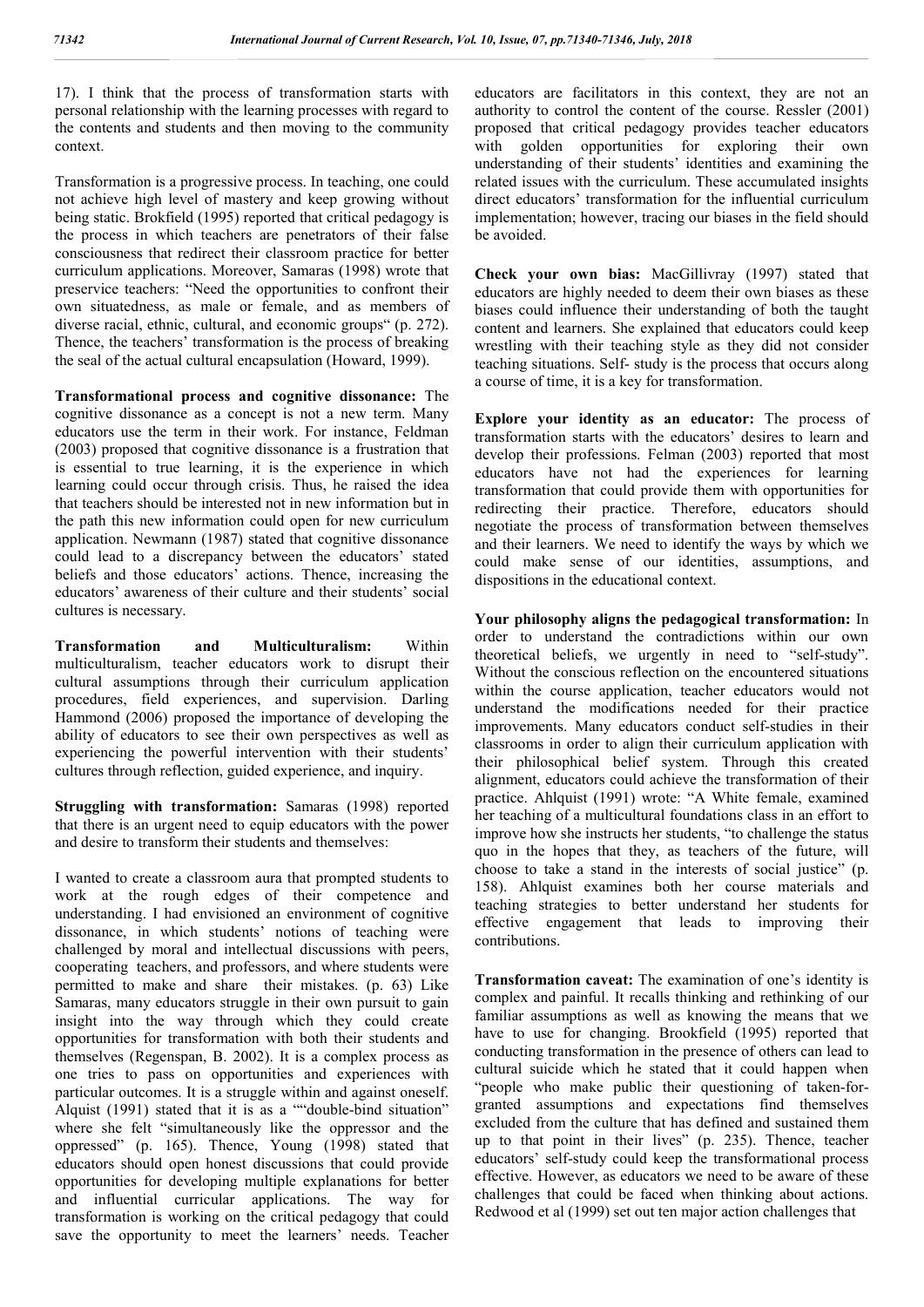### **Table 1. Reflection styles**

| 343                                                                                                                                                                                                                         |                                                 | Hany Zaky. Teachers' critical reflection as a tool for self-regulation and self-monitoring in classroom professional development                        |
|-----------------------------------------------------------------------------------------------------------------------------------------------------------------------------------------------------------------------------|-------------------------------------------------|---------------------------------------------------------------------------------------------------------------------------------------------------------|
|                                                                                                                                                                                                                             |                                                 | <b>Table 1. Reflection styles</b>                                                                                                                       |
| Reflection style                                                                                                                                                                                                            |                                                 | Description                                                                                                                                             |
| Reflection in action (Reflection on a particular action)<br>٠<br>Reflection on practice (Reflection after the event)<br>$\bullet$<br>Reflection for action(reflection on thing have been<br>done)<br>Reflection with action |                                                 | It is formulated with the improvisation process during the implementation process.                                                                      |
|                                                                                                                                                                                                                             |                                                 | It is formed with the reflection on something significant during the practice course. It is<br>$\bullet$<br>better to go back and look at events again. |
|                                                                                                                                                                                                                             |                                                 | When you are planning your future interventions. Its purpose is to understand what you<br>have done better.                                             |
|                                                                                                                                                                                                                             |                                                 | It is formulated with the consciousness existence for the future actions. It is about your<br>conscious of your own skills and competencies.            |
| <b>Action Challenge</b>                                                                                                                                                                                                     | Description                                     | <b>Table 2. Action challenges</b>                                                                                                                       |
| 1-Plan for action                                                                                                                                                                                                           |                                                 | All our action needs to be directed and guided by a plan.                                                                                               |
| 2-Allocate for action                                                                                                                                                                                                       |                                                 | We need to have appropriate resources for effective actions.                                                                                            |
| 3-Lead for action                                                                                                                                                                                                           |                                                 | The leading to improvement actions need to be well based on exercises, power, and persuasion.                                                           |
| 4-Strengthen for action                                                                                                                                                                                                     |                                                 | The actions that lead to create chances for solid positions.                                                                                            |
| 5-Mobiliz for action                                                                                                                                                                                                        | Actions need motivated people to keep it going. |                                                                                                                                                         |
| 6- Clarify for actions                                                                                                                                                                                                      |                                                 | The actions of explain the reasons for changes in order to persuade the members to pursue the work for change.                                          |
| 7-Cultivate for action                                                                                                                                                                                                      |                                                 | The actions need understanding the individual talents.                                                                                                  |
| 8-Intergrate for action                                                                                                                                                                                                     |                                                 | Actions for improvement need different ways for working in order to overcome the barriers/obstacles that could be faced.                                |

| <b>Action Challenge</b>    | Description                                                                                                               |
|----------------------------|---------------------------------------------------------------------------------------------------------------------------|
| 1-Plan for action          | All our action needs to be directed and guided by a plan.                                                                 |
| 2-Allocate for action      | We need to have appropriate resources for effective actions.                                                              |
| 3-Lead for action          | The leading to improvement actions need to be well based on exercises, power, and persuasion.                             |
| 4-Strengthen for action    | The actions that lead to create chances for solid positions.                                                              |
| 5-Mobiliz for action       | Actions need motivated people to keep it going.                                                                           |
| 6- Clarify for actions     | The actions of explain the reasons for changes in order to persuade the members to pursue the work for change.            |
| 7-Cultivate for action     | The actions need understanding the individual talents.                                                                    |
| 8-Intergrate for action    | Actions for improvement need different ways for working in order to overcome the barriers/ obstacles that could be faced. |
| 9-Wire for action          | Some actions need the support of information technology, and the well- managed information systems.                       |
| 10-Re-energize for actions | Any action needs power and energy to keep it continuity.                                                                  |
|                            |                                                                                                                           |



**Figure 2. Teachers' transformational triangle**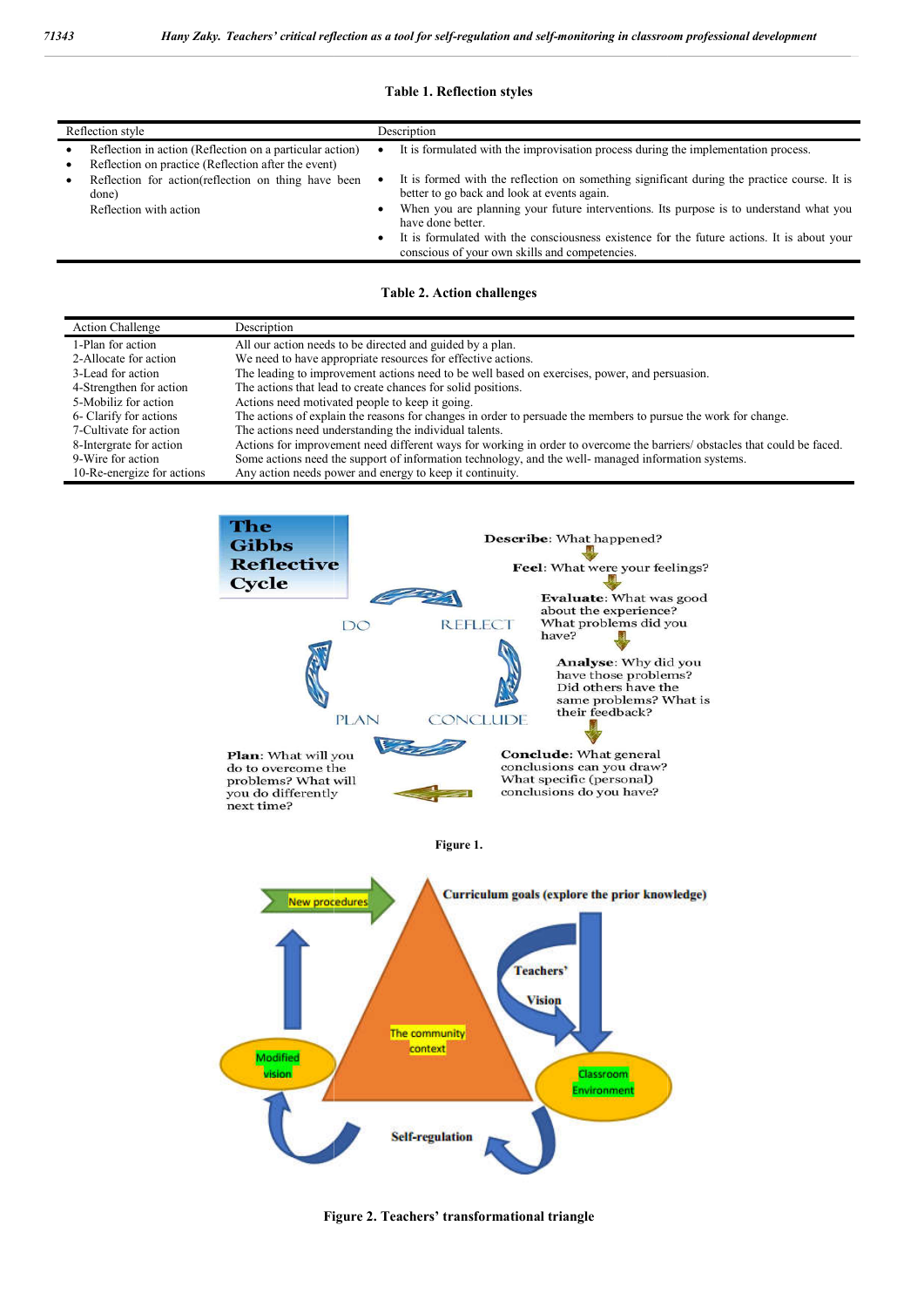could be our way for creating more positive environment for more cogent curriculum application (see Table 2).

**Transformational and effective teaching:** Transformational teaching could transform the lives of students in classroom. Transformative educators are sensitive to the needs of their students' needs, constructing a rapport with them, and helping them to become self-actualization (Boyd, 2009). The Effective teaching is constructed on the ability of teachers to prepare, transform, and adapt the curriculum content to the needs of learners. Thence, teachers could encourage active learning culture by engaging and motivating learners in stress free classroom (Bista, 2011). Transformational educators set a communication respectable tone with students/ learners and deliver school's mission and curriculum goals to encourage their students (Mulford, andSilins, 2003). Therefore, educators could help his/her students to achieve the curriculum academic goals.

**Self-regulation and transformation:** The most important quality of human is the ability of regulating behavior (Zimmerman, 2000). The process of self-regulating learning is considered self-regulating in the range of learning contexts, or classroom setting. Pintrich (2000) stated that self-regulated learning encompasses the cognitive, motivational, behavioral, and contextual parts influencing goal-directed learning; therefore, it is the mediation among the learners, environment and achievement. In this context, self-regulating learning is contextual (Winne, 2010) that controls all the components to achieve the learning goals. It is a tool for adjusting the future performance; therefore, teachers' educators could manipulate it as a tool for their curriculum achievement goals. Within selfregulating learning, educators could actively construct meaning, goals, and strategies based on internal and external knowledge. The self-regulated learning provides learners/educators with the ability to monitor, and control their behavior, cognition and motivation along with some of their environmental aspects (Greene and Azevedo, 2007).

Zimmerman (1997, 2000) indicated that monitoring is a definitive quality of Self- regulation; it is away for learners and educators to monitor, regulate and control their learning environment. Self-regulation equips educators with the tools to control the contextual factors that are biological and developmental and the differences across the learners' congregation. Through the self-regulation, educators set their goals, and monitor their progress. These goals are considered tools for examinations as they relate to the professional development process in classrooms (see figure one). The content and achievement within classroom context could highlight the educators' ultimate performance. Wolters, Pintrich, and Karabenick (2003) stated that saving selfregulatory knowledge provides a cogent link between the ability and achievement. Finally, self-regulation reflects the process of planning, monitoring, and controlling that could have a general chronological structure. Pentrich (2004) proposed four stages for self-regulation: (1) forethought, planning, and activation, (2) monitoring, (3) control, and (4) reaction and reflection.

**Self- mentoring and transformation:** Educators could make a variety of monitoring judgement along the teaching path. Teachers could make judgements, and evaluations of their curriculum application knowledge to determine whether to

continue with the use of the same techniques. Moreover, they might make evaluation for their performance by considering their learners' interactions to complete specific parts within the designed curriculum. Therefore, educators might control and regulate cognition by continuing use of a particular strategy or switch the strategy as an effort to progress improvement towards specific curriculum goals. They start with describing the situation that leads to evaluate the case and decide methods for improvement (Gibbs, 1988) (see figure 1). Finally, educators' cognitive reactions and reflections are grounded in task performance evaluation. Dewck (2006) reported that attributions of task success are associated with the strategy use; therefore, it is urgent for educators to construct their selfefficacy in terms of beliefs about the used strategy in classroom.

In the context of task goals, educators should monitor their motivational beliefs in order to increase their awareness of task performance. This task awareness could spur those educators' self-awareness of that current level of efficacy with the current implemented curriculum segment. Tracing this perspective may realistically guide educators along the learning goals applications. Within contextual monitoring, educators could involve the awareness of context aspects relevant to the implied task. They could recall their periodic reflections for the areas of success and failure for improvement. With active background knowledge, educators could build a base for their task application. They could progressively discuss and modify each phase of the curriculum.

**Regulation of context:** Through the context, educators could regulate the external environmental aspects that are within their control along the course of curriculum application. Perry, Turner and Meyer, 2006 stressed the impact of context on learning, educational contexts influence the self-regulatory strategies of learners and educators as well (Hadwin, Järvelä, and Miller, 2011). Thence, educators could create their transformational cycle for better curriculum implementation and professional development. It is the method and technique that help individuals reflect on their experiences to be engaged in progressive learning. It helps those individuals identify their paradigms and assumptions. Reflective practice enables educators to answer the question about what shapes their actions and supports their development. Reflective practice enables educators to answer the questions about how they could make a difference in their settings, and what good change is (Figure 2).

#### **Conclusion**

Understanding others' perspectives is in the heart of curriculum implications and development. One strategy educators should consider is acquiring the skills for critical reflections that is cogently related with self-regulation and pedagogical contexts. When promoting the progressive curriculum applications, it is important that in addition to understanding various curriculum application perspectives, we should be circumspect to what Irvine has called the cultural eye through which educators could watch their development and regulate their curriculum deliverance in the variety of classroom contexts. That cultural perspectives could increase the self-mentoring automatically; thence, educator could challenge their own cultural assumptions. Thence, I firmly believe that reflecting back values and beliefs along with the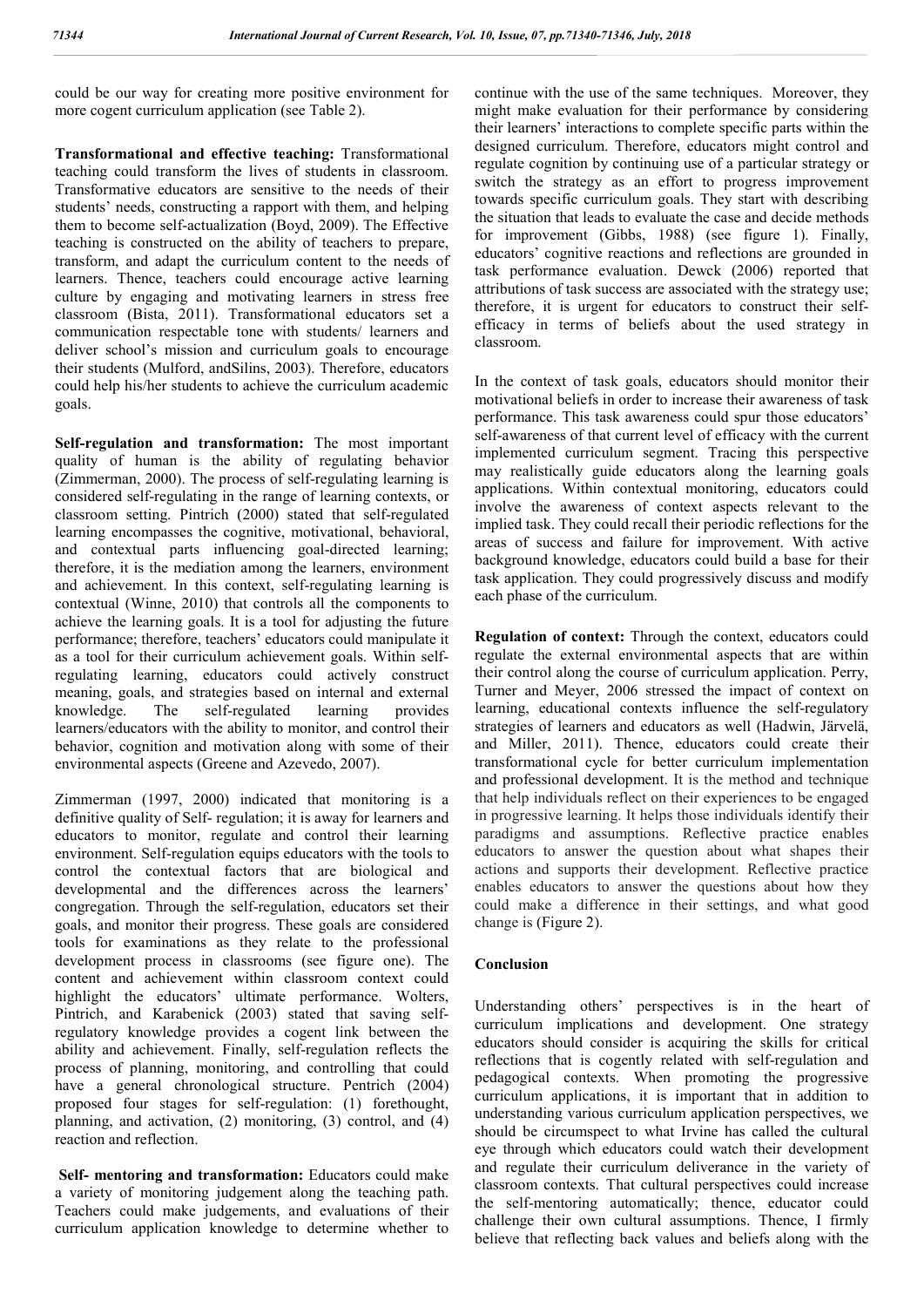continuous reflections on one' s own assumptions and biases as each curriculum segment is delivered is the only path of professional development.

## **REFERENCES**

- Ahlquist, R. 1991. Position and imposition: Power relations in a multicultural foundation class. *Journal of Negro Education, 60*(2), 158–169.
- Bandura, A. 1997. *Self-efficacy: The exercise of control*. New York: W. H. Freeman
- Beane, J. 2005. *A reason to teach.* Portsmouth, NH: Heinemann.
- Bista, K. 2011. Learning-centered community college and English as a second language program. *Southeast Asian Journal of English Language Studies*(pp.113-121).
- Boekaerts, M., and Rozendaal, J. S. 2010. Using multiple calibration indices in order to capture the complex picture of what affects students' accuracy of feeling of confidence. *Learning and Instruction* (pp. 372–382).
- Boekaerts, P. R. Pintrich, and M. Zeidner (Eds.). 2000. *Handbook of self-regulation* (pp. 13- 39). San Diego, CA: Academic Press.
- Boyd, B. L. 2009. Using a case study to develop the transformational teaching theory. *Journal of Leadership Education, 7*(3), 50-59.
- Brookfield, S. D. 1995. *Becoming a critically reflective teacher.* San Francisco, CA: Jossey- Bass.
- Darling-Hammond, L. 2006. *Powerful teacher education.* San Francisco, CA: Jossey-Bass
- Dewey, J. 1933. *How we think: A restatement of the relation of reflective thinking to the educative process.* Chicago, IL: Henry Regney.
- Dweck, C. 2006. *Mindset: The new psychology of success*. New York: Random House LLC.
- *Educational Theory and Practice*, (pp.27–30).
- Feldman, A. 2003. Validity and quality in self-study. *Educational Researcher*, *32*(3), 26–28).
- Felman, S. 1995. Education and crisis, or the vicissitudes of teaching. In C. Caruth (Ed.), *Trauma: Explorations in memory* (pp. 13–60). Baltimore, MD: The Johns Hopkins University Press.
- Greene, J. A., and Azevedo, R. 2007. A theoretical review of Winne and Hadwin's model of Self-regulated learning: New perspectives and directions. *Review of Educational Research* (pp.334–372).
- Hadwin, A. F., Järvelä, S., and Miller, M. 2011. Self-regulated, co-regulated, and socially shared regulation of learning. In B. J. Zimmerman, and D. H. Schunk (Eds.), *Handbook of self-regulation of learning and performance* (pp.65–84). New York: Taylor and Francis.
- Hiebert, J., Gallimore, R., and Stigler, J. 2002. A knowledge base for the teaching profession: What would it look like and how can we get one? *Educational Researcher* (pp.3– 15).
- Howard, G. 2007. As diversity grows, so must we. *Educational Leadership* (pp.16–22).
- Howard, G. R. 1999. *We can't teach what we don't know: White teachers, multiracial schools.* NY: Teachers College Press.
- Ladson-Billings, G. 2001. Multicultural teacher education: Research, practice, and policy.
- Mac Gillivray, L. 1997. Do what I say, not what I do: An instructor rethinks her own teaching and research. *Curriculum Inquiry* (pp.469–488).
- Merryfield, M. 2000. Why aren't teachers being prepared to teach for diversity, equity, and global interconnectedness? A study of lived experiences in the making of multicultural and global educators. *Teaching and Teacher Education* (pp.429–443).
- Mezirow, J. 2011. 'A critical theory of adult learning and education', *Adult Education* (pp.3–23).
- Mulford, B., and Silins, H. 2003. Leadership for organizational learning and improved student outcomes. *Cambridge Journal of Education* (pp.175-195).
- Newmann, J. 1987. Learning to teach by uncovering our assumptions. *Language Arts, (pp.* 727–737).
- Pennington, J. 2007. Silence in the classroom/whispers in the halls: Auto-ethnography as pedagogy in White pre-service teacher education, *Race, Ethnicity and Education* (93– 113).
- Perry, N. E., Turner, J. C., and Meyer, D. K. 2006. Classrooms as contexts for motivating learning. In P. A. Alexander and P. H. Winne (Eds.), *Handbook of educational psychology*  (2nd ed., (pp. 327–348). Mahwah, NJ: Lawrence Erlbaum.
- Pintrich, P. R. 2004. A conceptual framework for assessing motivation and self-regulated learning in college students. *Educational Psychology Review* (pp.385–407).
- Pintrich, P. R., Wolters, C. and Baxter, G. 2000. Assessing metacognition and self- regulated learning. In G. Schraw and J. Impara (Eds.), *Issues in the Measurement of Metacognition*. Lincoln, NE: Buros Institute of Mental Measurements.
- Redwood, S., Goldwasser, C., Street, S. and PricewaterhouseCoopers LLP 1999 *Action management.*  New York, NY: John Wiley and Sons.
- Regenspan, B. 2002. Toward parallel practices for social justice-focused teacher education and the elementary school classroom: Learning lessons from Dewey's critique of the division of labor. *Teaching and Teacher Education, (pp.*577–591).
- Ressler, P. 2001. Race and sexual orientation in multicultural feminist teacher education. New York.
- Samaras, A. P. 1998. Finding my way: Teaching methods courses from a sociocultural perspective.
- Schraw, G., and Mossman, D. 1995. Metacognitive theories. *Educational Psychology Review*, (pp.351–371)
- Spindler, G., and Spindler, L. 1993. The process of culture and person: Cultural therapy and culturally diverse schools. In P. Phelan and A. Locke Davidson (Eds.), *Renegotiating culturaldiversity in American schools* (pp. 27–51). NY: Teachers College Press.
- Valenzuela, A. 2002. Reflections on the subtractive underpinnings of education research and policy. *Journal of Teacher Education*, (pp.235–241).
- Villegas, A. M., and Lucas, T. 2002. *Educating culturally responsive teachers: A coherent approach.* Albany: State University of New York Press
- Winne, P. H. 2010. Improving measurements of self-regulated learning. *Educational Psychologist*, *(pp.*267–276).
- Wolters, C. A. 2003. Regulation of motivation: Evaluating an underemphasized aspect of Self-regulated learning. *Educational Psychologist*, (pp.189–205).
- Wolters, C. A., Pintrich, P. R., and Karabenick, S. A. 2003. Assessing academic self- regulated Learning. Paper presented at the Conference on Indicators of Positive